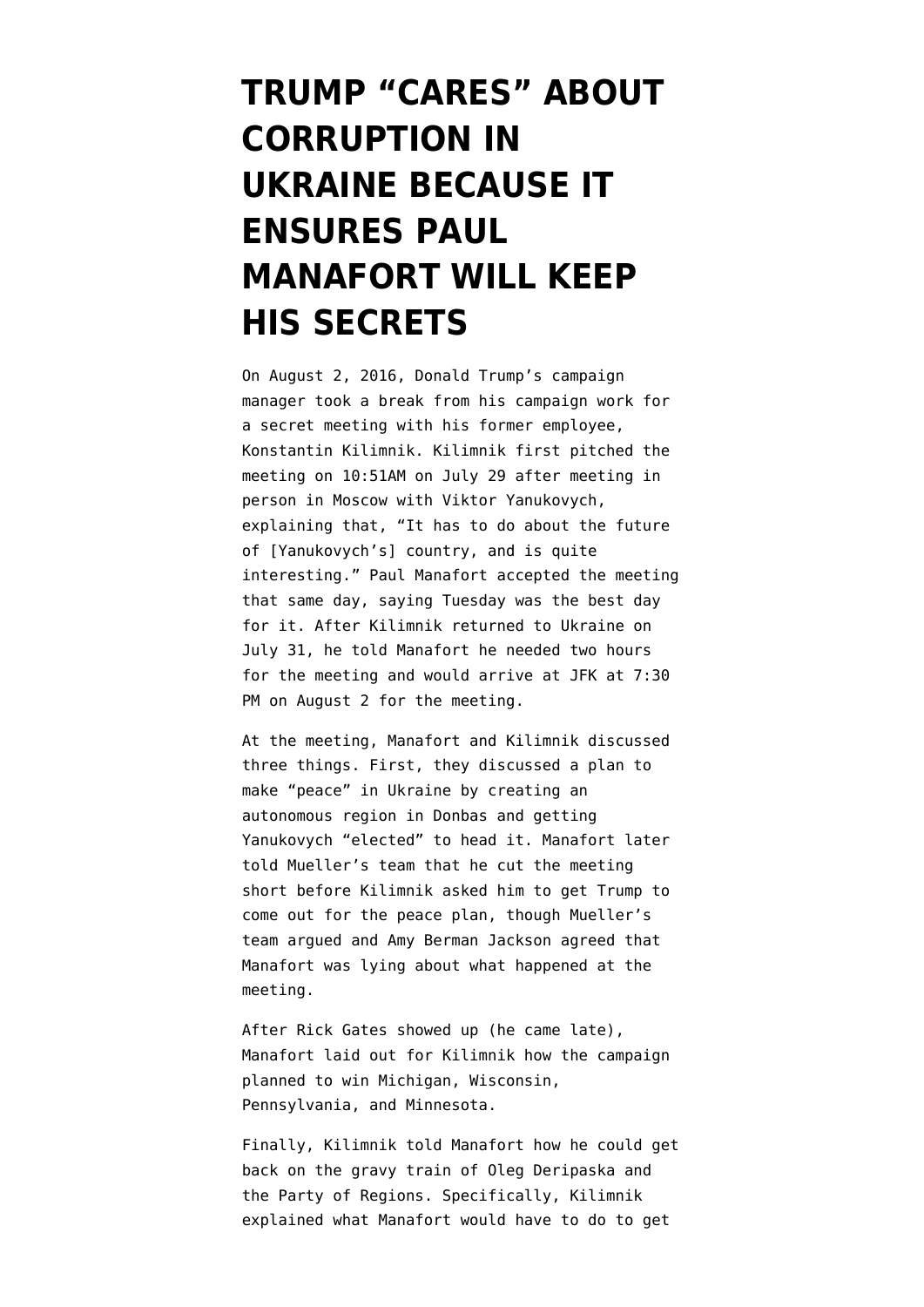Ukrainian oligarchs Rinat Akhmetov and Serhiy Lyovochkin to pay him money that Manafort claimed they owed him from past work. Eight days later, on August 10, Manafort — who was badly underwater and working for Trump for "free" would tell his accountant to book \$2.4M in income from those oligarchs, to be paid in November.

On Aug 10, 2016, at 8:38 PM, Paul Manafort <pmanafort@dmpint.com> wrote:

This recognition of payment from Yanukovych's allies just a week after meeting to talk about a way to help Yanukovych do Russia's bidding is the only known instance of Ukraine interfering with people working directly for one of the candidates running for President. It is the only known instance of Ukrainian interference in 2016.

In early January, Manafort would meet with a senior Deripaska associate in a meeting set up by another Deripaska associate [sanctioned along](https://www.emptywheel.net/2019/05/18/i-have-been-sending-everything-to-victor-on-paul-manaforts-treasury-sanctioned-meeting-planner-viktor-boyarkin/) [with a bunch of GRU officers](https://www.emptywheel.net/2019/05/18/i-have-been-sending-everything-to-victor-on-paul-manaforts-treasury-sanctioned-meeting-planner-viktor-boyarkin/) to "recreat[e] old friendship" between Deripaska and Manafort.

Shortly thereafter (possibly the day he returned, on January 12), Manafort [reportedly](https://www.emptywheel.net/2017/10/27/did-manafort-prep-trump-for-the-dossier-lawfare/) [told](https://www.emptywheel.net/2017/10/27/did-manafort-prep-trump-for-the-dossier-lawfare/) Reince Priebus to undercut claims that Trump had close ties to Russia by debunking the Steele dossier, a strategy that — because the dossier turned out to be largely shit and [possible disinformation](https://www.emptywheel.net/2018/08/13/the-dossier-as-disinformation-why-it-would-matter/) — turned out to be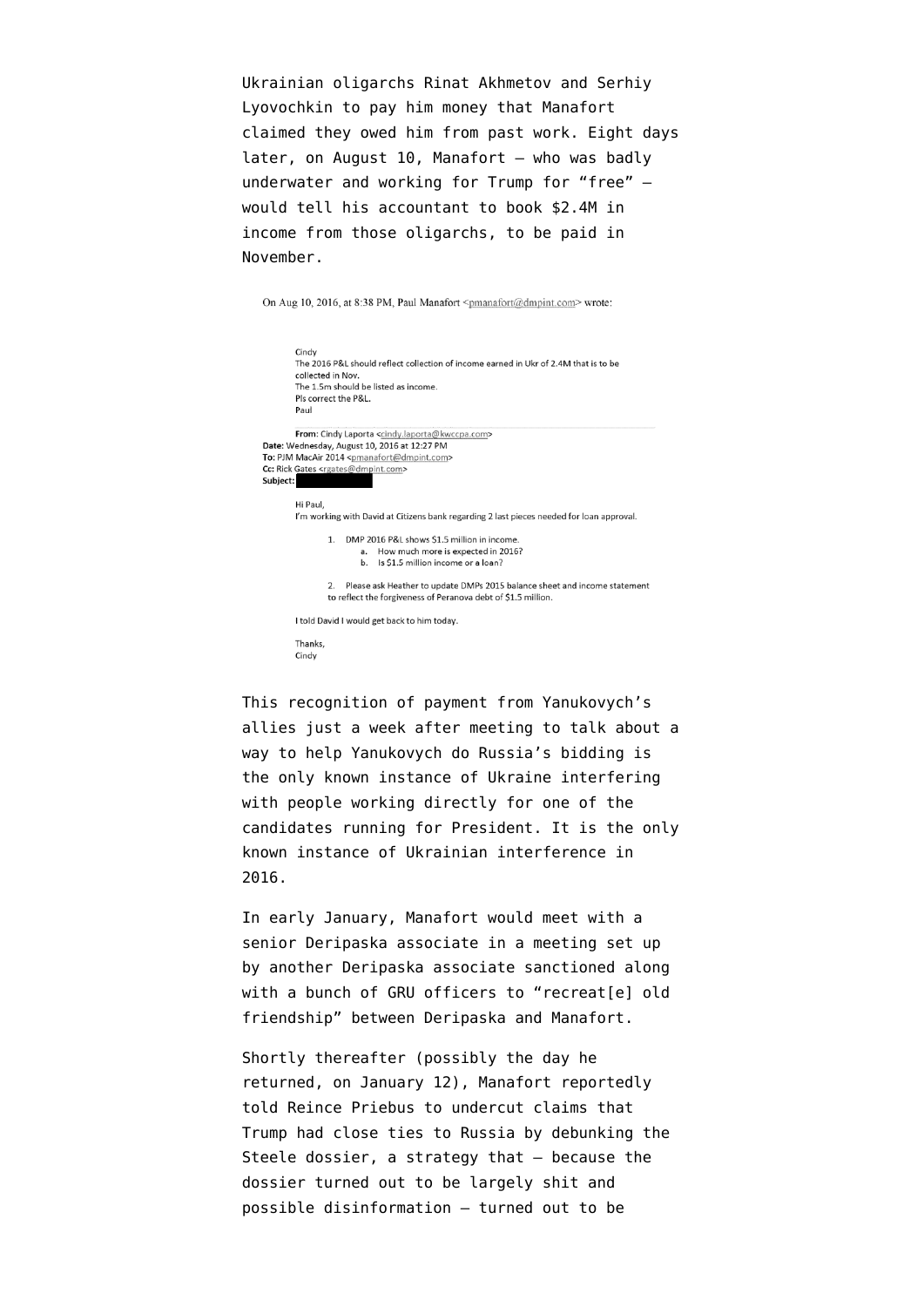wildly successful. As the [DOJ IG Report](https://www.justice.gov/storage/120919-examination.pdf) [describes in new detail,](https://www.justice.gov/storage/120919-examination.pdf) Christopher Steele had been working for Deripaska in an effort to help the oligarch settle his score with Manafort during the period he was working on the dossier.

From that point forward, Manafort would continue to pursue a "peace" plan in Ukraine that would give Russia what it wanted up until shortly before he was jailed in June 2018.

These are the events that about which Paul Manafort lied to prevent Mueller from fully understanding. To give Manafort an incentive to lie, John Dowd started telling him he would be "taken care of" in early 2018. Then, around the time he faced jail, Trump started making those pardon offers more explicit.

> On June 15, 2018, the day the judge presiding over Manafort's D.C. case was considering whether to revoke his bail, the President said that he "felt badly" for Manafort and stated, "I think a lot of it is very unfair." And when asked about a pardon for Manafort, the President said, "I do want to see people treated fairly. That's what it's all about." Later that day, after Manafort's bail was revoked, t.he President called it a " tough sentence" that was "Very unfair!" Two days later, the President's personal counsel stated that individuals involved in the Special Counsel's investigation could receive a pardon " if in fact the [P]resident and his advisors .. . come to the conclusion that you have been treated unfairly" using language that paralleled how the President had already described the treatment of Manafort.

These details — about what really happened in that meeting on August 2, 2016 and what Manafort did afterwards — are some of the things that Trump successfully obstructed the Mueller investigation in an effort to cover up.